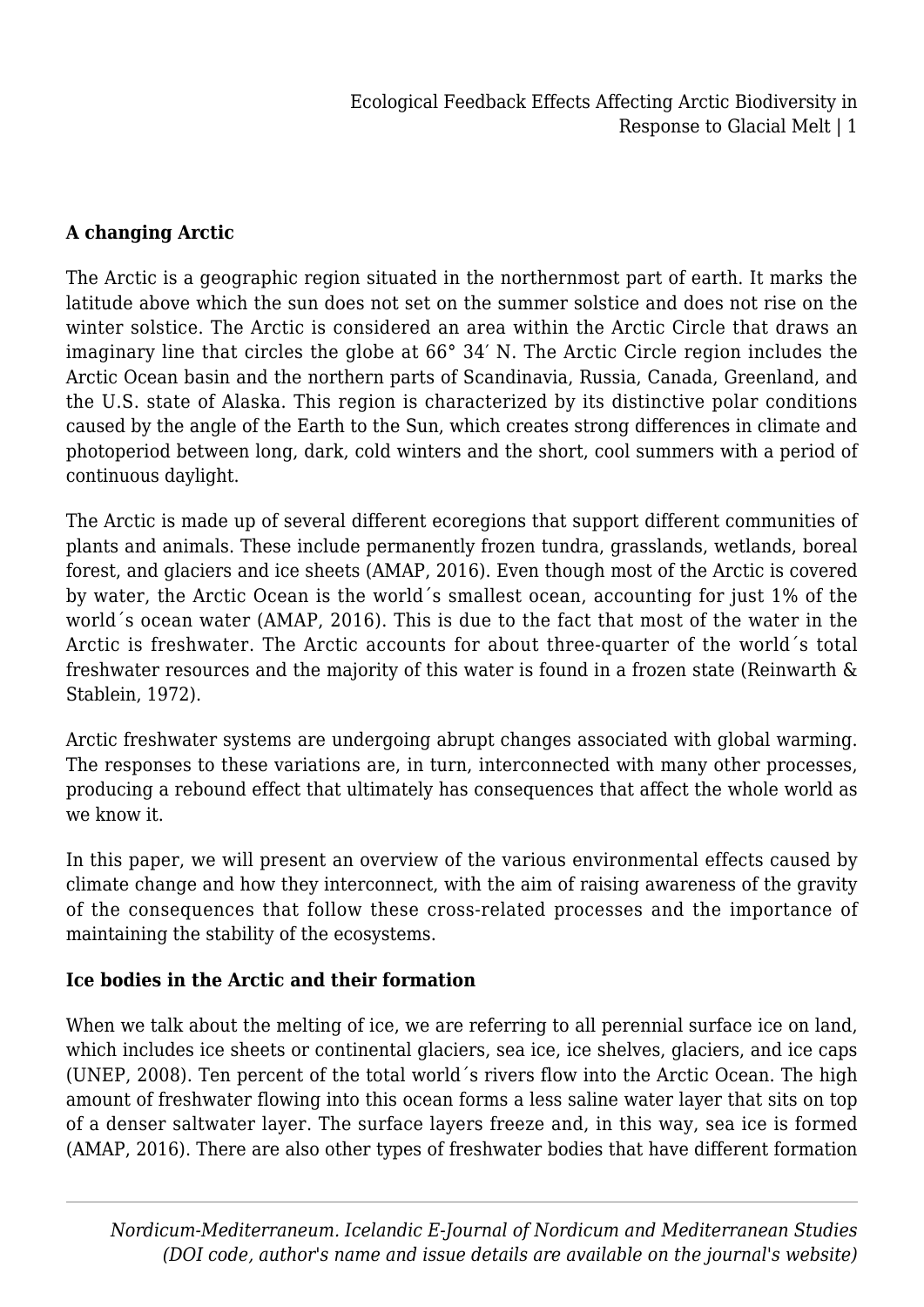processes, such as ice caps and ice sheets, cirque and alpine glaciers, or valley and piedmont glaciers.

A glacier is defined as a persistent large body of ice that moves slowly over land, propelled by its own weight. Glaciers can move down a slope or valley or they can spread outwards on a land surface. They are dynamic stores of water which vary greatly in size and are constantly exchanging mass and energy with the atmosphere, hydrosphere, and other parts of the earth system (Benn & Evans, 2010).

Glaciers are formed when the snowfall accumulation far exceeds the melting and sublimation in a certain area over a period of time. They begin as snowflakes that start to accumulate and gradually, as the snow becomes denser, the weight of the accumulated snow buries the older snow and compresses it. The seasonal snow gradually densifies and becomes more tightly packed. The dense grainy ice that has survived a one year melt cycle is called firn (Paterson, 1994). When the ice grows thick enough, the firn grains fuse and the interconnecting air passages between the grains are closed off, turning into a huge mass, called glacial ice (Paterson, 1994).

The fact that they are created by snowfall means glaciers are primarily composed of fresh water. Over 68% of the world's freshwater is held in ice caps, ice sheets, and glaciers (Shiklomanov, 1993) and out of that percentage, 20% comes from glaciers and icebergs that are in the Arctic region (National Geographic Society, 2016).

Glaciers are not static despite their appearance. When the ice reaches a certain thickness, there are constant pressures acting on it and varying levels of heat, molecular actions, and movement are produced within the glacier (Paterson, 1994).

The ice mass flows under the influence of its own gravitational weight, chemical changes in the surroundings, and the Earth's own natural movements. It moves to lower latitudes, where it undergoes extensive loss by melting; these areas are known as ablation areas (Benn & Evans, 2010). The total glacier mass evolves through time depending on the balance between accumulation and ablation, which depend on climate and local topographic factors (UNEP, 2008). Accumulation and ablation areas are separated by the equilibrium line, where the balance between gain and loss of mass is 0 (UNEP, 2018).

# **Arctic's shrinking cryosphere**

Some parts of the Arctic Ocean remain ice-covered all year-round, but the edges of the ice cover melt in summer, causing the ice to break off and float away with the ocean currents.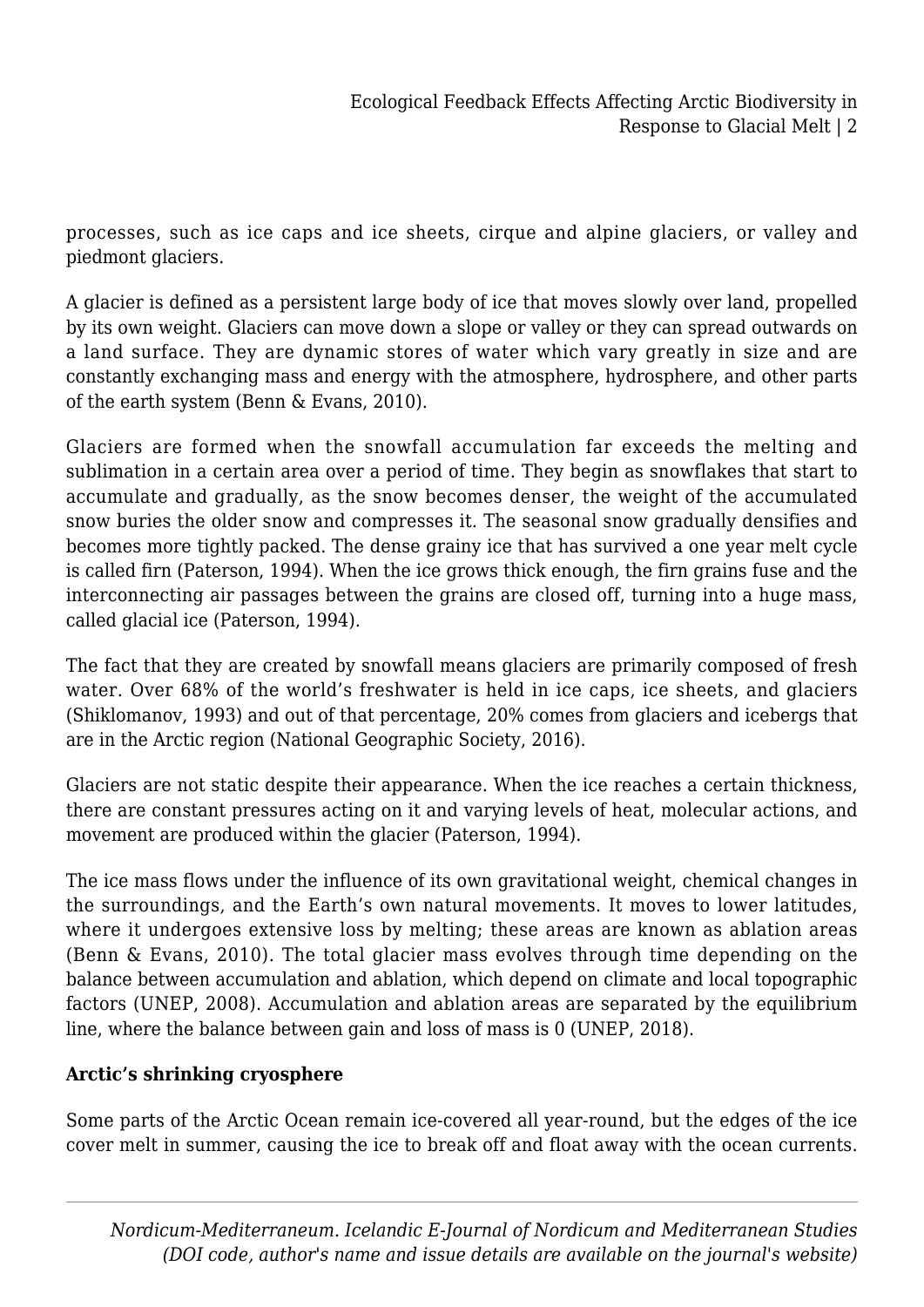Each year, Arctic sea ice follows a general trajectory, growing late September through April, and melting from April through mid-September (NSIDC, 2020). There is three times more ice in winter than in summer (Thomsen et al., 2016). However, recent years have experienced lower extents in all seasons, especially summer and early autumn, although the shape of the yearly trajectory has not changed. The most dramatic collapse in the satellite record occurred in September 2012, where the average extent for the entire month of September was 3.57 million square kilometres. This is a highly unusual drop from the previous years (NSIDC, 2020) and covers less than half the area that was occupied decades ago. In the 1970s, before the Arctic sea cover started to melt, it would average 8 million square kilometres a year (Raj & Singh, 2013).

The floating sea ice cover of the Arctic Ocean is, without a doubt, shrinking. Snow cover over land in the Arctic has decreased, notably in spring, and glaciers in Alaska, Greenland, and northern Canada are retreating. In addition, permanently frozen ground in the Arctic, known as permafrost, is warming and in many areas thawing (NSIDC, 2020).

Raj and Singh report in a new study that the radial decline in sea ice around the Arctic is at least 70% due to human-induced climate change. Climate change induces complex responses to the Earth's cryosphere (Bamber & Payne, 2004) because there is a complex chain of processes linked to climate change; changes in atmospheric conditions, such as solar radiation, air temperature, precipitation, wind, cloudiness, etc. (Kuhn, 1981). This means that the increase in glacial melt is related to the fact that the earth's average temperature has been increasing dramatically for more than a century. Since scientists first started to see evidence of changes in Arctic climate, the changes have only become more pronounced. Nowadays, glaciers and ice caps are used to act as indicators of climate change and global warming (UNEP, 2018).

The Arctic is changing faster than any other place on our planet. In fact, the global warming rising temperatures have been twice the global average over the past 30 years. This phenomenon is known as Arctic amplification (NSIDC, 2020; IPCC 2007). Most glaciers around the world are presently retreating; the ice is declining by more than 10% every 10 years (Dyurgerov & Meier, 2005). However, The Fifth IPCC Report (2013), shows that areas in the Arctic, such as Alaska and Northern Canada, are among the areas where glaciers have lost most ice mass over the past decade. Continued sea ice declines are expected and a seasonally ice-free Arctic is predicted to occur well before the end of this century (Kwok et al., 2009).

Glaciers play a huge role in Earth's water cycle and condition in all Arctic ecosystems. As the ice cover shrinks, balance between all of the interconnected factors that make up the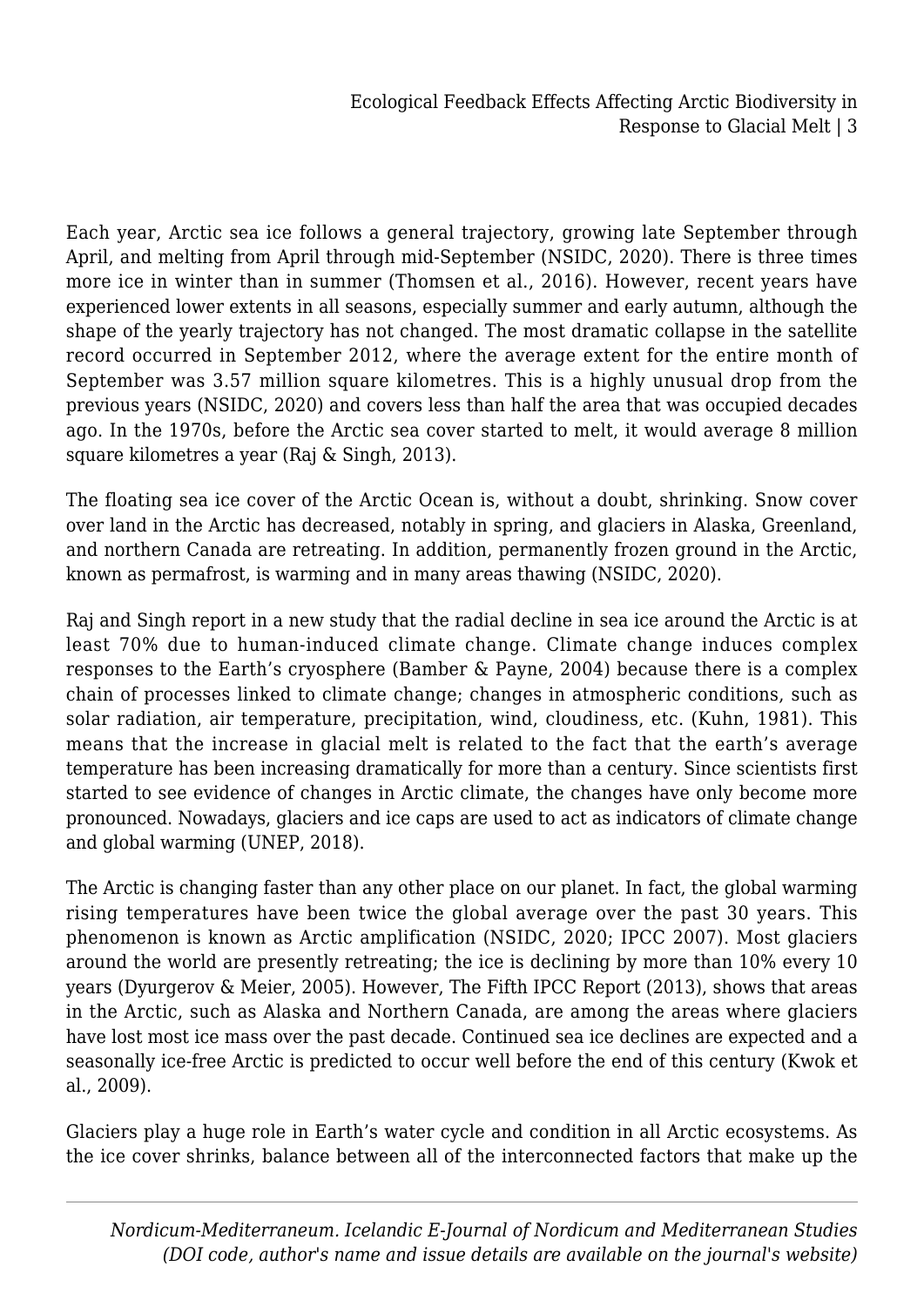ecosystems is lost. All of the processes are cross-related and when they are subject to changes, they have repercussions on other processes that in turn cause responses on others, creating feedback loops that lead to further warming. This feedback is the reason climate change affects the Arctic more and faster as we move forward in time. As crucial biological and biogeochemical processes suffer variation, ecological regime shifts associated with possible losses of biodiversity are induced (Agustí & Duarte, 2010). The rapidly diminishing ice cover has also unlocked opportunities that set even more pressure on the biodiversity of the Arctic ecosystems, such as the exploitation of natural resources that were unreachable until now, increased tourism, as well as new transportation and shipping routes (Michel et al., 2012).

Glacier retreat compromises glacier ecosystems and the loss of a pool of genes adapted to the cold that live only in these ecosystems (Vincent, 2010). These changes are linked through different atmospheric, marine, and terrestrial systems and they cascade through the entire food chain, from small ice-associated species, such as microbes, to megafauna and marine mammals (ACIA, 2004; Mueter et al., 2009). It also affects terrestrial species and overall all ecosystems, landscapes and environmental systems because it brings climate feedbacks that cause major changes to the earth surface (Ims & Ehrich, 2013).

These changes impact processes that set the framework for the global climate system, influencing regions all over the world (White et al., 2010). Some of these changes are well understood, while there is a considerable uncertainty around other projected changes. The impacts it will have on human society range from the decrease of water that will be available for consumption and irrigation because of long-term loss of natural freshwater storage in frozen form, effects on hydroelectric energy generation capacity, to the emergence of new diseases, parasites and contaminants (Kutz et al., 2005; Sommaruga, 2014).

As climate change leads to glacial melt and feedback loops conducive to further warming are created, all ecosystems are being affected. In this paper the cross-related processers caused by climate change are linked to one another in order to explain the consequences this has on ecosystems and the biodiversity that we rely on. Biodiversity keeps the ecological system we live in working. Changes in the Arctic ecosystem affect our resources directly and indirectly, having an impact on our society as we know it. These ecosystems ultimately influence us by conditioning science, development, management, recreation, economy, religion, cultural heritage, and resources for the maintenance of human livelihoods.

The goal is to raise awareness about the importance of this biodiversity that is being

*Nordicum-Mediterraneum. Icelandic E-Journal of Nordicum and Mediterranean Studies (DOI code, author's name and issue details are available on the journal's website)*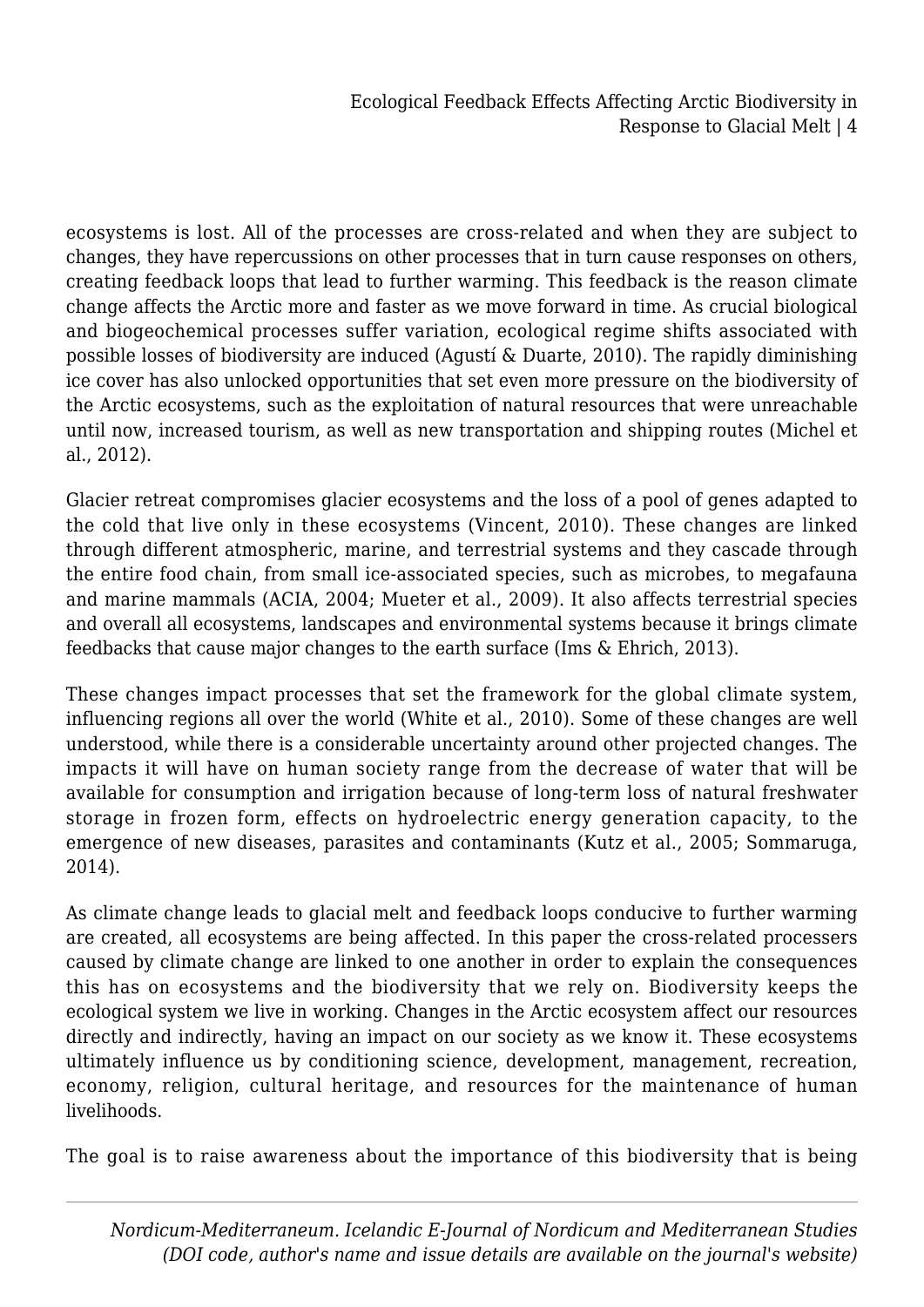destroyed and to gain consciousness on how important it is to cooperate in implementing a conservation management plan that relies on sustainability and makes ourselves responsible for the alterations to the earth that we are causing.

## **Biodiversity and Climate Change**

#### *Biodiversity in the arctic*

The Arctic is made up of a number of different communities of plants and animals supported by specific ecoregions; permanently frozen tundra, boreal forests, grasslands, wetlands, and ice sheets and glaciers (AMAP, 2016). Arctic biomes are often defined by how water moves through or is stored within them because they are characterized by a variety of freshwater ecosystems. As the Arctic water cycle changes, the biomes and their ecosystems are changing as well.

Without taking into account the microorganisms, the Arctic ecosystems support more than 21,000 species of plants, fungi, and animals, or even endoparasites (Barry et al., 2013). This is without taking into account that many species remain yet undescribed or undiscovered (Bluhm et al., 2011). If we compare this to other areas, the Arctic has relatively few species, but even though they are less rich in species, the Arctic region contributes significantly to global biodiversity. This is because Arctic ecosystems are recognized for their highly adapted, extreme environment-resistant species that fill multiple unique ecological niches.

According to the Convention on Biological Diversity (CBD), the term "biodiversity" means the variability among living organisms from all sources including, inter alia, terrestrial, marine, and other aquatic ecosystems and ecological complexes of which they are a part. This includes diversity within species, between species, and of ecosystems.

Biodiversity is important because it refers to the variety of life on earth that keeps the ecological system we live in working. Each species has a unique niche or role to play in an ecosystem since living creatures depend on each other to survive. The strong interaction between species leads to cascading impacts from one species to another, which is why the loss of specific species greatly conditions the survival of others that benefit from the previous.

This polar region is recognized for its cold-adapted species that have developed genetic diversity, reflecting great adaptation. The pool of genes developed in the Arctic is therefore unique and contributes greatly to planet biodiversity. In addition to these distinctive genes, the Arctic ecosystems indirectly contribute to shaping global biodiversity because of the impact it causes on the rest of the Earth's climate and ecosystems (Michel et al., 2012).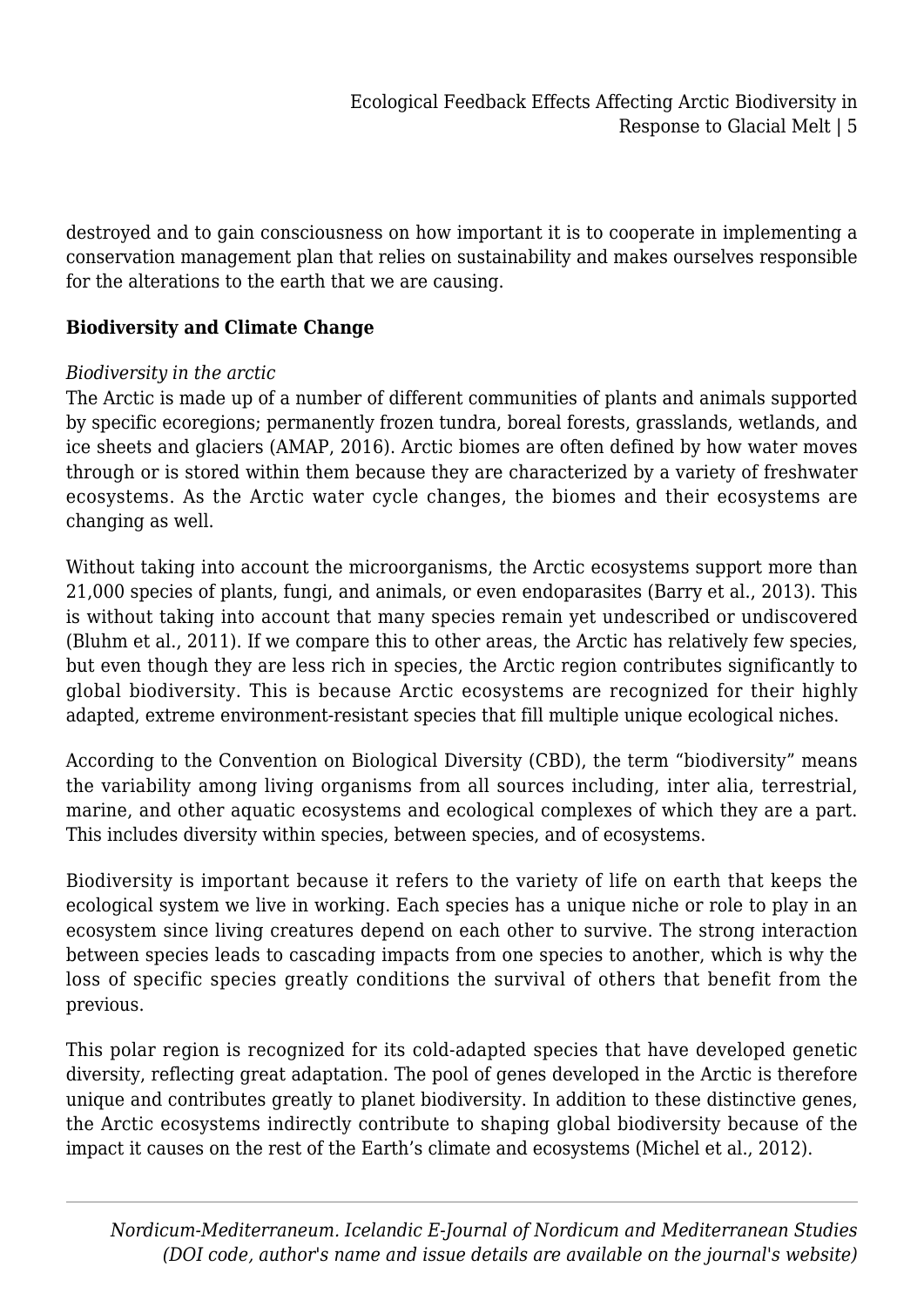## *Glacial ecosystems*

Anesio and Laybourn-Parry (2012), argue that the cryosphere is a biome even though it isn't characterized as a biome in most textbooks. Although they haven't always been given this credit, glaciers and ice sheets are Earth's largest freshwater ecosystems and they comprise several biodiverse habitats. Glacier ecosystems occur on the ice, in the ice, and under the ice and they can be divided into supraglacial, englacial, and subglacial ecosystems (Hodson et al., 2008). The biome they form is very distinct from others and it is dominated by microorganisms, both autotrophs and heterotrophs (Hodson et al., 2008; Anesio & Laybourn-Parry, 2012).

Cold-adapted (psychrotrophs) and cold-loving (psychrophilic) microorganisms that are actively metabolizing on glaciers and ice sheets have a range of unique genes and adaptations. They have the ability to produce anti-freezing proteins, cold-active enzymes, and exopolymeric substances that provide cell protection against the damaging effects of the cold (Anesio & Laybourn-Parry, 2012). These microbial communities also play an interesting role in biogeochemical transformations (carbon fixation and respiration, iron cycling and methanogenesis) with implications that reach global scale (Hodson et al., 2008).

We have relatively little information about the functional diversity of glacial microbes, and their role in biogeochemical processes, but we are aware that they are valuable organisms able to adapt and thrive extreme habitats and, as explained in Green´s et al. (2008) paper, studying these organisms can offer us possible responses to climate change. Climate change compromises the survival of this pool of distinctive genes and conditions biodiversity as alterations to glaciers and ice sheets translate to surrounding ecosystems that, at the same time, have repercussions on the rest of the world. It is not just about the loss of the polar hemispheres, but about how this conditions the world as we know it.

## *Terrestrial Ecosystems*

The Arctic terrestrial ecosystem is normally saturated with water as a consequence of always being covered in snow, excepting the warmer months of the year. Moreover, permafrost lies underneath the tundra, also helping to keep moisture, as well as nutrients, during the summer months (Callaghan et al., 2005).

Tundra plants survive by adapting to extreme conditions. In the winter, they are protected by the snow that covers them (Callaghan et al., 2005). In the spring, plants come alive by obtaining warmth from the soil, keeping moist and unexposed by growing in mats close to the ground.

The arctic terrestrial ecosystem is recognized for its low primary production and plant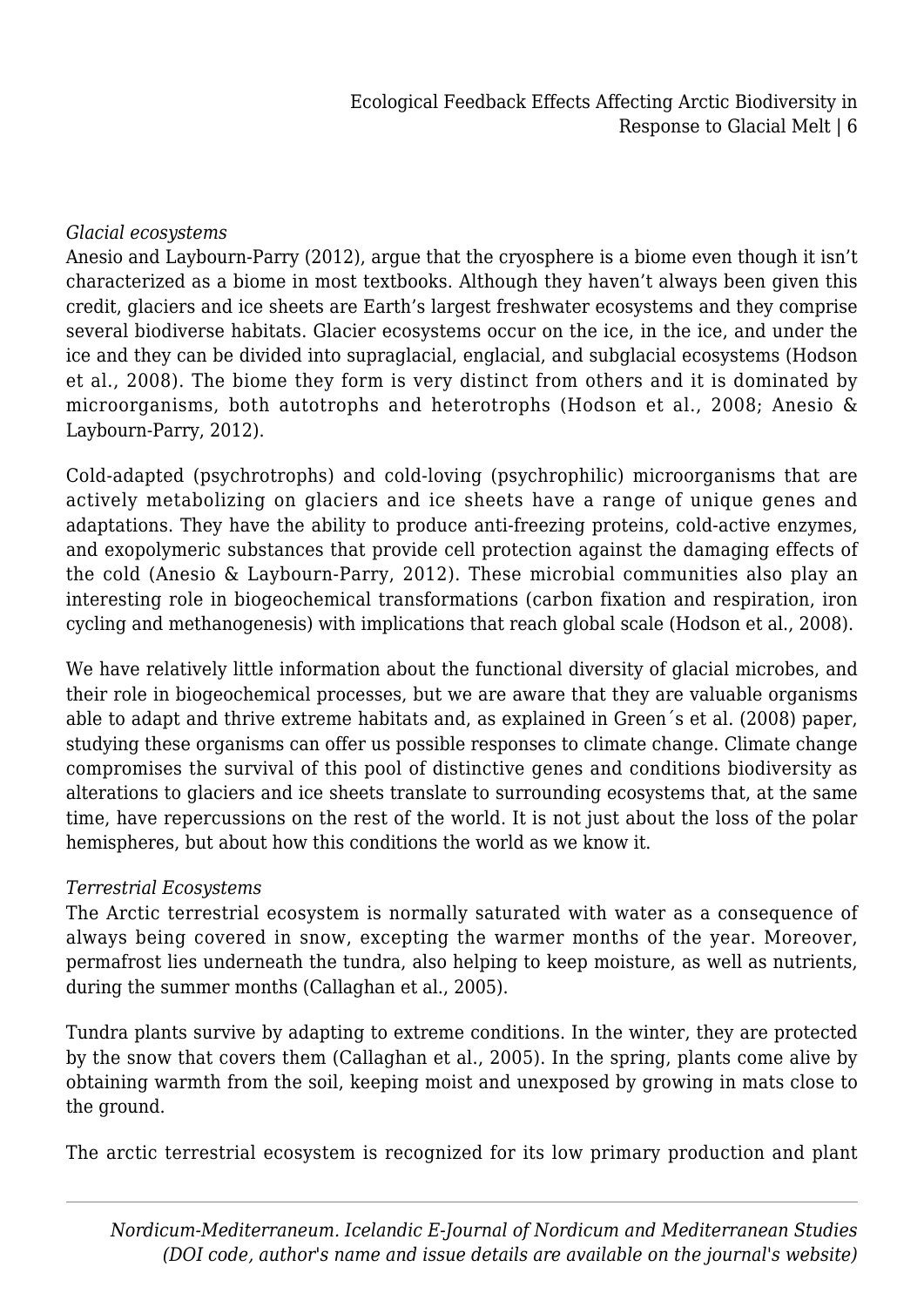biomass (Schmidt et al., 2002). The low production is a consequence of the fact that the area of available tundra is small. In addition, there is a short growing season due to the temperatures, snow cover, permafrost, and the high proportion of photosynthetically less efficient cryptogams in the plant communities (Shaver & Jonasson, 2001).

There is an accumulation of organic matter, as a result of the higher production than decomposition rate, caused by the temperature dependence of microorganisms. This leads to a high food supply that diverse species, such as saprophagic arthropods as well as vertebrates, come to take advantage of (Jonasson et al., 1999). In addition, plants are generally nitrogen- and/or phosphorus-limited (Schmidt et al., 2002) and compete against microbes for nutrients, resulting in a high proportion of biogenic salts being microbially fixed (Jonasson et al., 1999; Shaver & Jonasson, 2001).

## *Marine Ecosystems*

The Arctic Ocean is a young ocean with an evolutionary origin of seaweeds, marine invertebrates and mammals that dates back to 3.5 million years ago (Adey et al., 2008). The seasons without ice date to the last 10,000 years, which means that ecosystems belonging to Arctic coastal waters are even younger (Weslawski et al., 2010). The fact that it is a young ocean causes it to have lower biodiversity compared to marine ecosystems that are found at lower latitudes (Adey et al., 2008; Michel et al., 2012). Even though there appears to be a comparatively smaller number of species that support the marine food web, these species are of great complexity and diversity and they can be found in abundant biomasses. These species hold an immense ecological importance since they are essential to maintain diverse trophic pathways within Arctic marine ecosystems.

As stated in Michel's et al. (2012) paper, the current biodiversity estimates suggest that, while there are many species yet to be discovered, the marine Arctic includes several thousand species of microbes and protists, over 2000 species of algae, and 5000 animal species, including hundreds of zooplankton taxa dominated by crustaceans and thousands of unicellular and multicellular benthic taxa.

The Arctic ecosystem is considered phagophyllic, which means it is associated with seasonal ice and the functioning of marine arctic ecosystems is linked to key physiographic and hydrographic features of the Arctic Ocean, which include temperature, salinity, stratification, connection to other oceans, etc. (Michel et al., 2012). Fluctuations in these features affect the organisms that are conditioned by them. The Arctic ecosystem is based around algae which is one of the most abundant organisms and depends on this sea ice and is at the bottom of the food chain, supporting all other species (Barnes & Tarling, 2017). These organisms are found in such considerable biomasses that they create clear, nutrientfree water in the winter months and intense blooms in the summer (Smetacek & Nicol,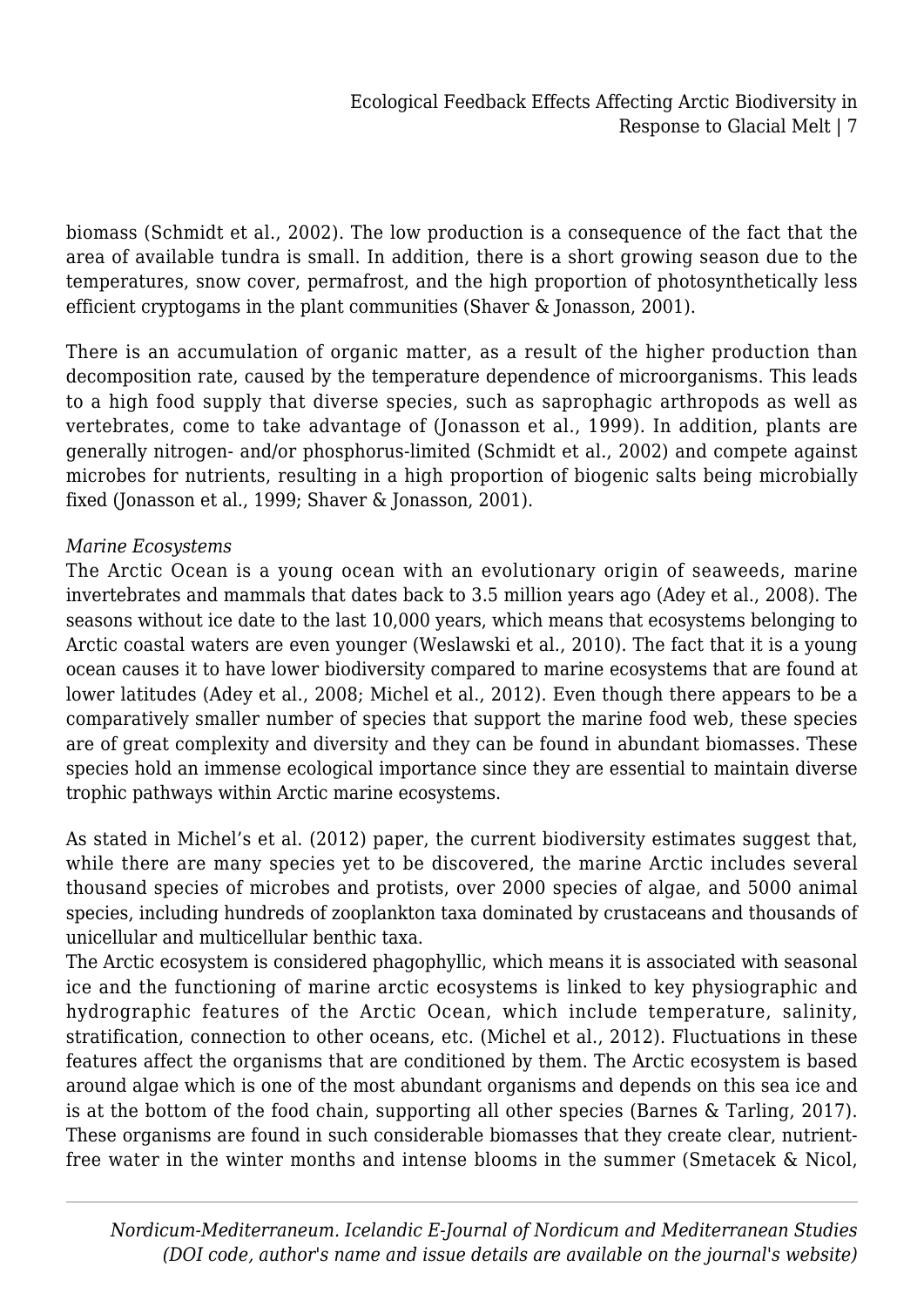2005; Barnes & Tarling, 2017). In the summer, production becomes high due to 24 hours of sunlight that allows continuous photosynthesis to be possible. There are also high nearsurface nutrient concentrations due to vertical mixing through a combination of wind-mixing and upwelling. Diatoms, which are very efficient producers, are dominant in these conditions (Dunbar, 1982).

Marine organisms are distributed unevenly in the ocean because of the uneven mixing and the upwelling (Stempniewicz et al., 2007). Regions such as glacier fronts, marginal ice zones or estuaries, where different water masses mix, are often rich feeding sites (Dunbar, 1982). Continental shelves are highly dynamic environments where most of the biological production in the Arctic Ocean takes place and a broad range of biodiversity is found. They are habitats that support unique communities of organisms because there is a wide range of environmental conditions on these shelves. The conditions go from gradients in temperature, salinity, and nutrient concentrations to changes in the biogeochemical cycling of carbon caused by the influence of the annual sea ice (Steffens et al., 2006).

# **Climate change impact on the biodiversity in the Arctic**

## *Effects on the different Arctic ecosystems*

The ice that covers the poles has a high albedo, which means that it can reflect solar radiation, helping to cool the earth. As this ice cover shrinks, the albedo effect that cools the poles and essentially refrigerates the earth is being eliminated (IPCC, 2007) because snow and ice have a greater albedo effect than the bare or vegetated ground that is replacing it. Surfaces with a lower albedo that are getting exposed, absorb more heat, contributing to even more warming (Raj & Singh, 2013). Less sea ice covering the ocean exposes more of its surface to solar energy and also wind. This causes a higher evaporation which increases air moisture. The warmer the atmosphere, the more moisture it can hold, which implies a feedback effect. Water vapor is a greenhouse gas, therefore more moisture also contributes to rising temperatures, thus creating an additional feedback effect that leads back to the melting of ice. Higher winds caused by the lack of sea ice ''protecting'' the water provide a rise in the mixing of surface layers with underlying waters. Because deep water in the Arctic is warmer than surface waters, heat is brought up from lower depths, which results in further water temperature variations (AMAP, 2011a).

Moisture in the atmosphere contributes to more precipitation in an increasing proportion as rain, which at the same time contributes to more defrost. In addition, climate change is also leading to the transport of more moisture from lower latitudes towards the pole (AMAP, 2016). Increased precipitation, river flow, and discharge from melting glaciers and ice sheets are all channeling growing volumes of freshwater into the Arctic Ocean. This also

*Nordicum-Mediterraneum. Icelandic E-Journal of Nordicum and Mediterranean Studies (DOI code, author's name and issue details are available on the journal's website)*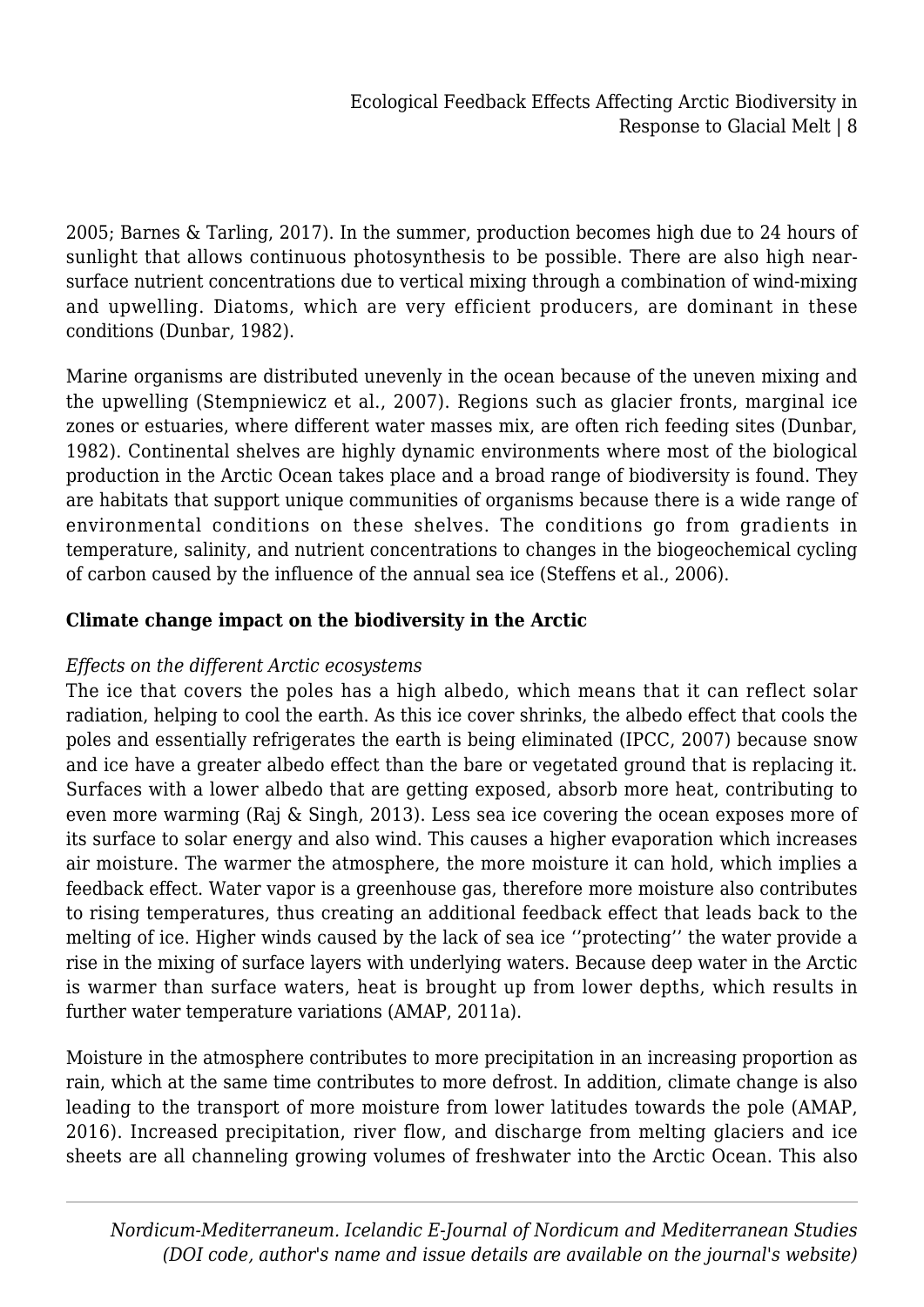contributes to rising sea levels. According to NSIDC (2019), if all land ice melted away, the sea level would rise by almost 70 meters with the Greenland ice sheet contributing to a rise of about seven meters, and thus submerge many of the world's greatest cities (IPCC, 2007). Melted fresh water causes less dense water on the surface and an increased stratification, which results in higher surface water temperatures and lower biological activity because phytoplankton can be isolated from deeper layers that are richer in nutrients (Oliver et al., 2018). Warmer water in the surface absorbs less carbon dioxide which then stays in the atmosphere and further warms the earth (Oliver et al., 2018). Alternatively, a longer open water period can also be linked to increased primary production (Arrigo et al., 2008) due to the higher wind mixing rates that create favourable conditions for upwelling of nutrient-rich waters (Michel et al., 2012). In addition, phytoplankton receives more light in the open water (Arrigo et al., 2008). This means that, as explained in Oliver's et al. (2018) paper, depending on local conditions, sea ice losses can enhance or reduce primary production.

The layer of permafrost covers approximately 25% of the land area in the Northern Hemisphere (Yang et al., 2010). It is a significant carbon store that contains remnants of plants and animals accumulated over thousands of years; by some estimates, it contains twice as much carbon as there is currently in the Earth's entire atmosphere (AMAP, 2016). Observations and measurements show that the temperature in the permafrost has risen by up to 2-3°C in most places in the last 40 years (IPCC, 2007). The total area of the northern hemisphere with surface permafrost is expected to decrease as much as 80% by the end of this century (IPCC, 2007). Thawing permafrost contributes to the release of greenhouse gases (mainly methane) that are currently stored in the ground which leads to the previous effects and allows microbes to break down this organic matter, producing greenhouse gases. Furthermore, when permafrost thaws, water from small lakes and tarns is drained away, affecting the hydrological cycle in the area (AMAP, 2012). Permafrost melt allows plant growth but can also cause areas to experience perennially waterlogged conditions, suppressing forest growth (AMAP, 2016).

There are important warm ocean currents, such as the Gulf Stream that brings warm water from the Gulf of Mexico into the Arctic pole. In the North Atlantic the water brought from warmer lower latitudes will be cooled. As the warmer water flows in, colder, denser water sinks below and begins flowing outwards from the Arctic Ocean and moves south. These currents circulate within the Arctic marine system, and then flow southwards, having an important role in driving global ocean circulation. Increased flows of freshwater and changes in salinity could disrupt this mechanism that plays a key role in global climate regulation and is known as the Atlantic Meridional Overturning Circulation (AMOC) (Palter, 2015). Disturbances in the Gulf Stream can dramatically impact the weather on land.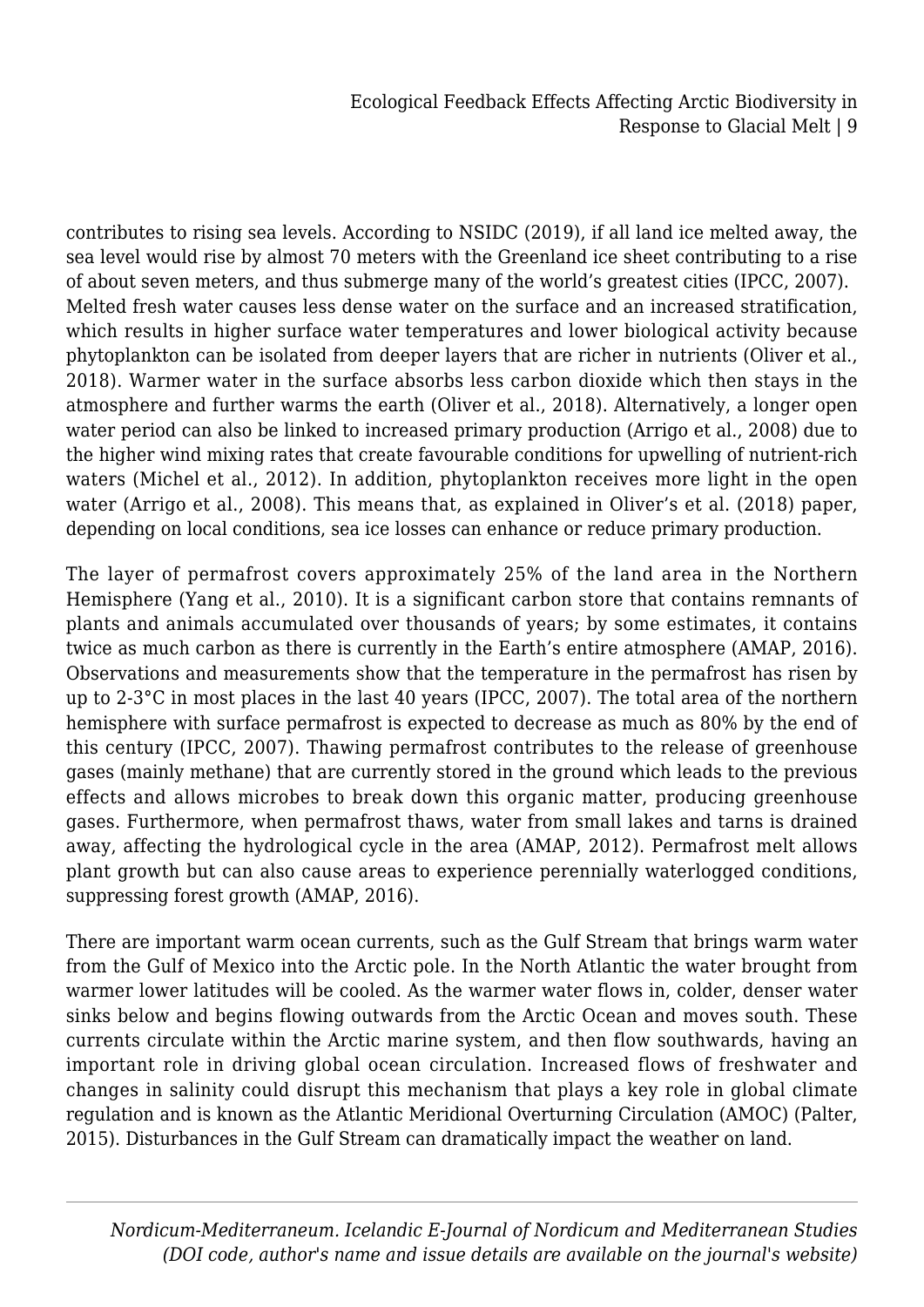Ocean currents and rivers also play a big part in supplying nutrients that form the basis of marine food webs of global importance (Palter, 2015). For example, extensions of the Gulf Stream, such as the North Atlantic current, have branches that are warm-water currents that carry small calanoids that impact Spitsbergen. Other currents like the Sørkapp Current, influence Spitsbergen by bringing cold, Arctic water from the northeast with a zooplankton community (Stempniewicz et al., 2007).

The jet stream is a high-level airstream that circles the globe at mid-latitudes and affects the track of pressure systems and storms over North America, Europe, and Asia (Raj & Singh, 2013). It can also be influenced by glacial melt because it is driven by the difference in temperatures between cold Arctic air and warmer air from the south.

When the ice melts into freshwater and precipitations increase, there is plant growth (Callaghan, 2001). A surface covered by plants has a lower albedo and, therefore accentuates climate change and leads to some of the effects we explained previously. In the ocean, the lack of cover provided by the ice, will also result in new habitats available for seaweed colonisation in the ocean (Weslawski et al., 2011).

In both terrestrial and aquatic ecosystems, more plants mean more photosynthesis. This could be counterproductive due to an enrichment in nutrients and minerals from permafrost and the enhanced flow of water that could potentially support excess heterotrophic activity and cause eutrophication. As explained in Agustí et al. (2010), a transition towards an ecosystem with a reduction in export matter that causes an increased heterotrophy is taking place (Agustí et al., 2010). The shifting of the net metabolism of the Arctic Ocean from autotrophic to heterotrophic implies a change from a net sink to a source of CO2 (Agustí et al., 2010).

In terrestrial ecosystems, this can alter local food webs and the range of wildlife supported by an ecosystem (Zarnetske et al., 2012). It also leads to an abundance of commensal species impacting Arctic endemics, such as predators or competitors and outbreaks of insect herbivores and plant pathogens (Ims & Ehrich, 2013).

In aquatic ecosystems, this leads to blooms of algae that reduce water quality, crowd out other species, and are toxic for animals. Cloudiness can block the light needed for photosynthesis and potentially clog filter-feeding fauna (AMAP, 2016). The supply of clean water is also an important service provided by natural systems. Again, toxic algae blooms caused by excessive nutrient inputs can affect drinking water quality.

Other changes being experienced in the Arctic tundra are small variations in nitrogen (N) and phosphorous (P) The Arctic tundra is dominated by plants that have low nutrient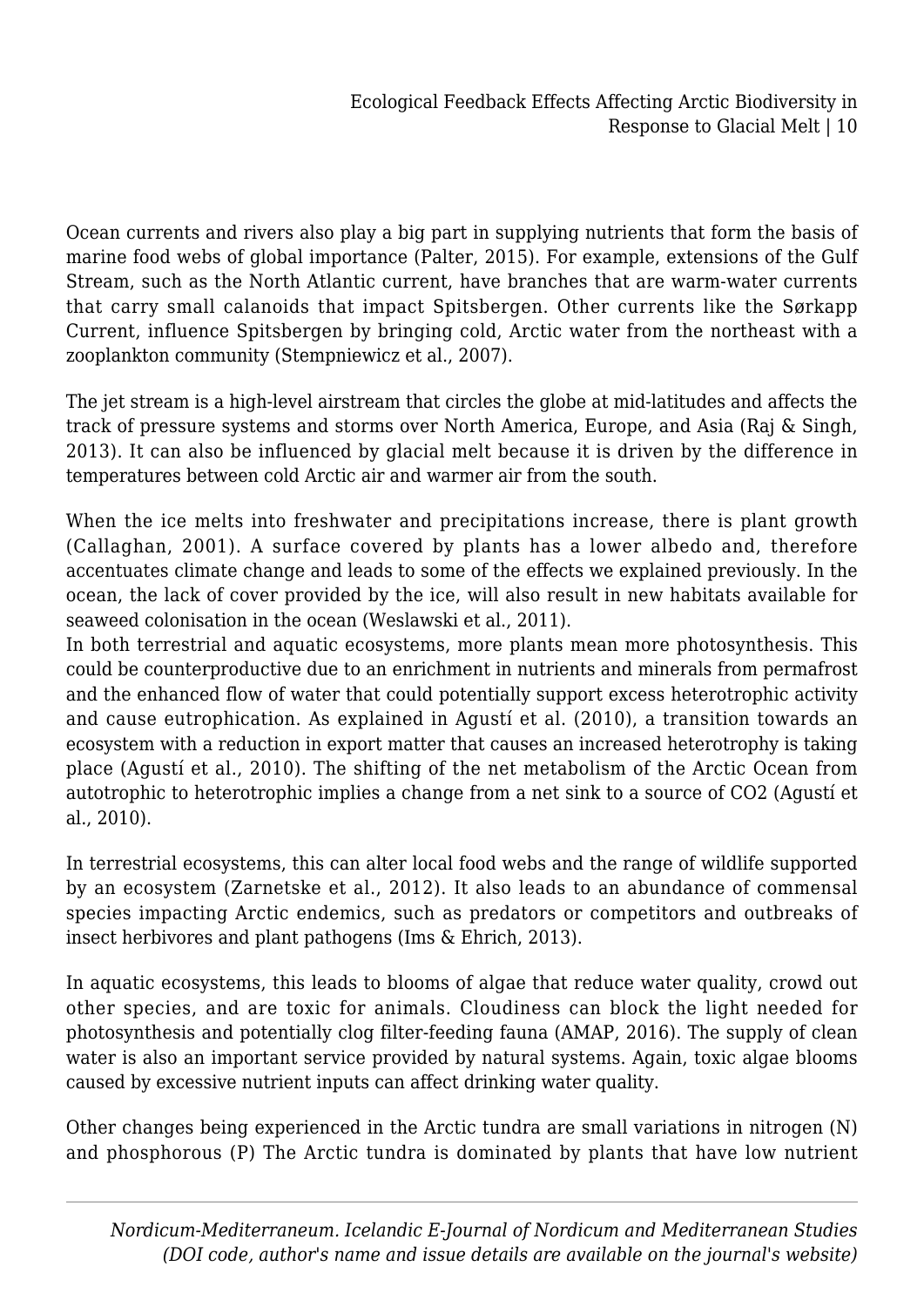requirements (Jonasson et al., 1999). Small variations in N and P cause a strong increase in plant productivity (Shaver & Jonasson, 2001), which is why changes in the cycling of nutrients will bring changes to the community structure (Stempniewicz et al., 2007).

As explained on the Arctic Biodiversity Assessment (Barry et al., 2013), changing landscapes and vegetation will bring loss of unique animal species from certain areas of the Arctic. Species rely on seasonal indicators that are changing, and they have different ecological responses to these variations. Changes in the sea ice or sea ice surface generates the direct loss of habitats. Fluctuations in stratification, light attenuation, and nutrient availability indirectly affect unique communities of organisms, such as pelagic and benthic communities. These communities support associated food webs having repercussions on higher trophic levels and also impact the reproduction and foraging success of iceassociated species (AMAP 2011; Michel et al., 2012).

While it is hard for specific species to adapt to these gradual changes in the timing of the seasons, new species from the south that are already accustomed to those parameters can expand their breeding ground and have access to places they could not before (Jensen et al., 2008). The pattern that will be most often repeated will be that milder environmental conditions in the pole may provide new habitats for temperate species that may outcompete polar species and disrupt the ecosystem (Michel et al., 2012). Replacement by subarctic species that have extended their distribution range northward have been observed in the last 30 years for different animal species (Michel et al., 2012). Increased human activity in the Arctic also contributes to bringing invasive species (Kortsch et al., 2015). There will also be alteration to the predator–prey interactions because of the change in habitat and seasonality. Many species depend on sea ice for their dispersal and access to feeding (Descamps et al., 2017). Although these species could have a short-term benefit because there will be higher prey densities gathered in smaller ice-covered areas, in the long term it will result in their extinction (Thomsen et al., 2016; Descamps et al., 2017).

Variations in diversity are taking place, with a trend towards a community of smaller cells, such as bacteria, small algae, and zooplankton. If these organisms, which are a strong determinant of trophic pathways and carbon fluxes in marine ecosystems, continue having a competitive advantage, it can lead to reduced biological production at higher trophic levels (Li et al., 2009). Changes in the size and energy content of key zooplankton prey affect energy transfer in the pelagic food web having important consequences for the animal species that tap into this food base (Weslawski et al., 2000).

An increase in bacterial respiration which is also supported by an increase in temperatures, increased inputs of carbon, and the strengthening of the pycnocline, also means a challenge

*Nordicum-Mediterraneum. Icelandic E-Journal of Nordicum and Mediterranean Studies (DOI code, author's name and issue details are available on the journal's website)*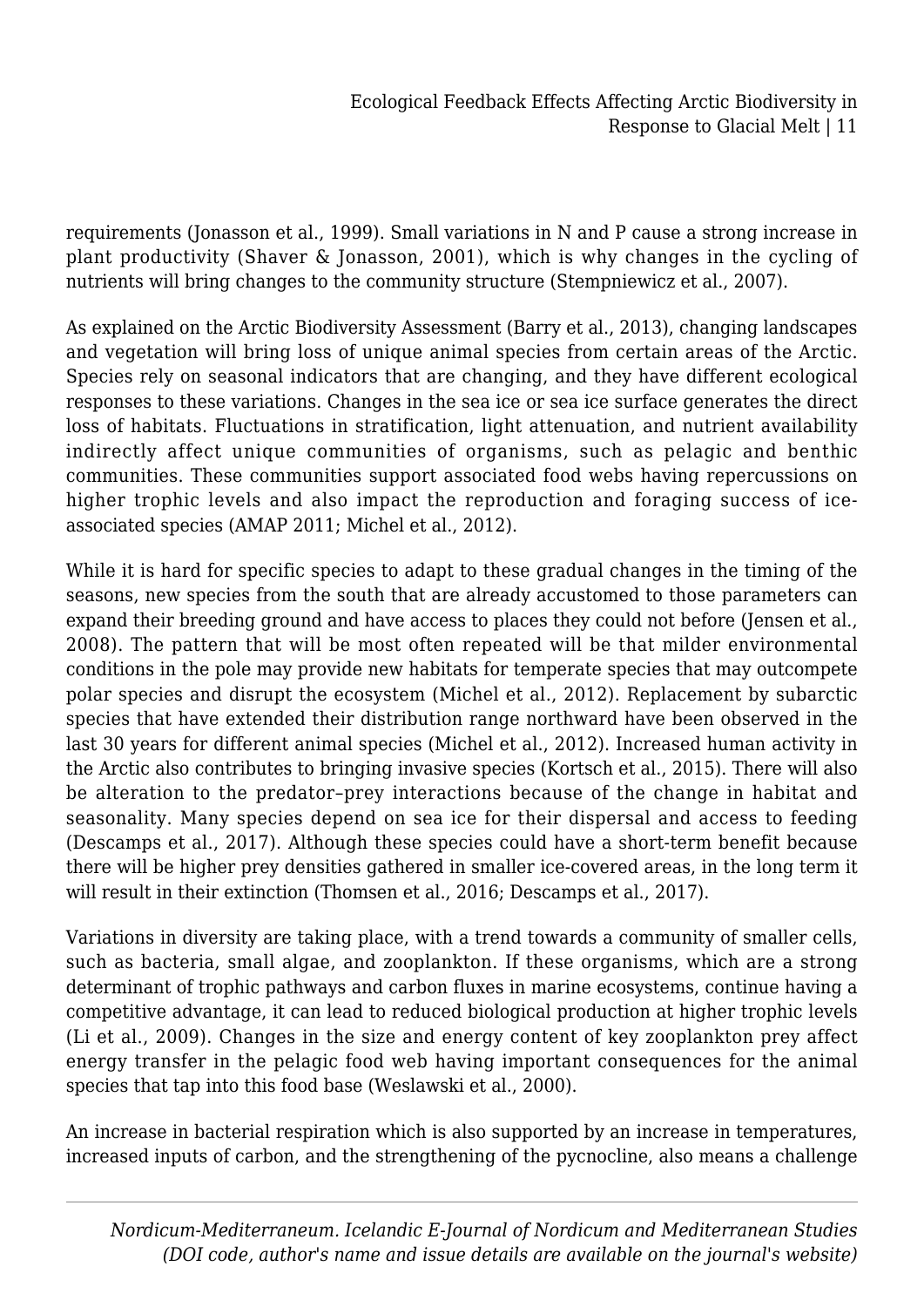for the capacity of the Arctic Ocean to act as a sink for CO2 (Cai et al., 2010). The dominant microbial loop in the upper water column will lead to decreased exports of biogenic material to the sea floor. This will again help the planktonic ecosystem shift from a CO2 sink to a CO2 (Agustí et al., 2010). Bacteria and other microorganisms will have a higher supply of organic matter that they can convert to carbon dioxide and the ocean can experience a reduction in calcium ions and higher ocean acidification generated by an increase in carbon dioxide. The ocean also absorbs CO2 from the atmosphere which will be at higher concentrations. This means more dissolved CO2 in the ocean which is a threat to calcareous organisms and may have cascading impacts on marine ecosystems, biodiversity, and fisheries. Calcium ions and carbonate are used to build shells and skeletons which species rely on (Barry et al., 2013; AMAP, 2016). Studies have detected an undersaturation in aragonite which is essential for the formation of the shell of an important plankton species in the Arctic caused by ice melt (Yamamoto-Kawai et al., 2009).

# **Conclusion**

The Arctic is undergoing crucial changes in many of its elemental physical components. These alterations have important impacts on the chemical and biological processes, having repercussions that are coupled with many ecological feedback processes and will cause unpredictable reorganizations of ecosystems in the region and potentially on a global scale.

Loss of biodiversity is one of the effects we are already experiencing due through climate change and we need to be aware of why this is so severe. Biodiversity keeps the planet healthy since it keeps a balance. If there is a big change and functioning ecosystems disappear, then the earth might not be able to ever recover from this loss of balance. It is not just for the wellbeing of other organisms, but our own wellbeing is affected, too. They are just the first to experience it. It also impacts our lives in a direct way because less biodiversity compromises the resources that we take advantage of. Since we need these resources to survive, we must learn to take care of them. That is why it is of great importance that we combine our interests with sustainability, promoting an innovative and respectful society that is dependent on stability and well-functioning cooperation. There are ways to use our knowledge in technology, but the upcoming efforts to preserve Arctic biodiversity and resources must be as innovative and wide-ranging as the unknown stressors that are being experimented by Arctic ecosystems now. The impacts of climate change will give rise to coordination challenges among nations, as well as for regional levels of government.

The Arctic offers major opportunities for development with multiple sectors that have a great potential for economic growth and requires a management plan based on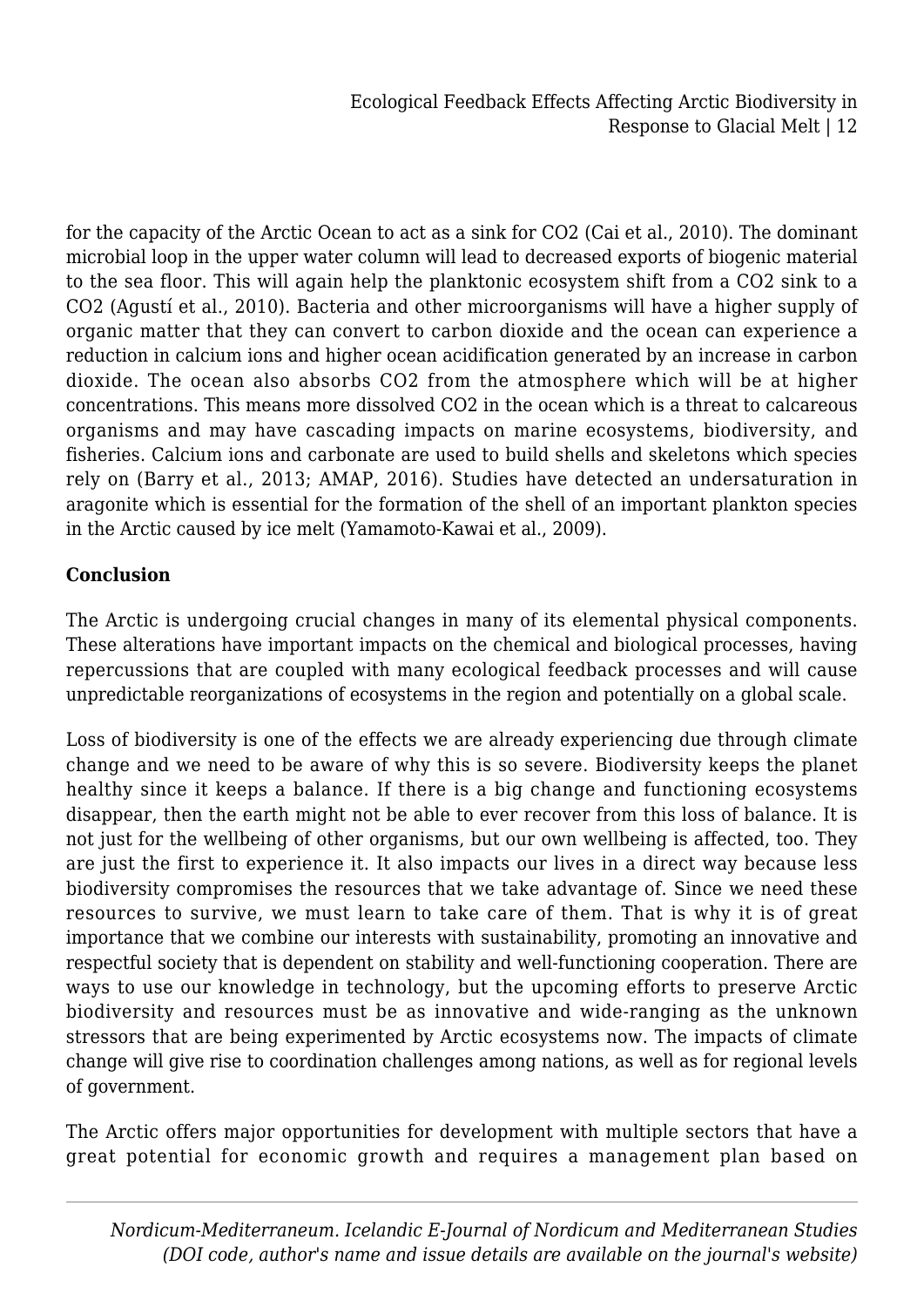sustainability that takes account of environmental and social considerations. The fact that the Arctic is an unexplored source of unique resources joined with the current situation that demands solutions to remediate global warming, makes research related to new industries, such as marine bioprospecting, indispensable. Science plays a crucial role in the adaptation and mitigation of climate change since it has the ability to positively reduce the effects that have been explained. The upcoming efforts to preserve Arctic resources and ecosystems, as well as to study and understand them, must be as novel and expansive as the unknown challenges that are being experimented by the Arctic region now.

## **References**

ACIA (2004). Impacts of a warming Arctic. *Arctic climate impact assessment (ACIA)*.

Adey, W. H., Lindstrom, S. C., Hommersand, M. H., & Müller, K. M. (2008). *The Biogeographic Origin of Arctic Endemic Seaweeds: a Thermogeographic View*, Journal of Phycology, 44(6), 1384-1394.

Agustí, S., Sejr, M. K., & Duarte, C. M. (2010). Impacts of climate warming on polar marine and freshwater ecosystems.

Anesio, A. M., & Laybourn-Parry, J. (2012). Glaciers and ice sheets as a biome. *Trends in Ecology and Evolution*, Vol. 27, 219–225. Retrieved from https://doi.org/10.1016/j.tree.2011.09.012.

AMAP (2011a). AMAP Assessment 2011: Mercury in the Arctic. *Arctic Monitoring and Assessment Programme (AMAP)*. Oslo, Norway.

AMAP (2011). Snow, water, ice and permafrost in the Arctic (SWIPA): Climate change and the cryosphere. *Arctic Monitoring and Assessment Program (AMAP)*. Oslo, Norway.

AMAP (2012). Arctic Climate Issues 2011: Changes in Arctic Snow, Water, Ice and Permafrost. SWIPA 2011 Overview Report. *Arctic Monitoring and Assessment Programme (AMAP)*. Oslo, Norway.

AMAP (2016). The Arctic Freshwater System in a Changing Climate. *Arctic Monitoring and Assessment Programme (AMAP)*. Retrieved from https://oaarchive.arcticcouncil.org/handle/11374/1854.

Arrigo, K. R., van Dijken, G. L., & Pabi, S. (2008). Impact of a shrinking Arctic ice cover on marine primary production*. Geophysical Research Letters*, 35, L19603. Retrieved from https://doi.org/10.1029/2008GL035028.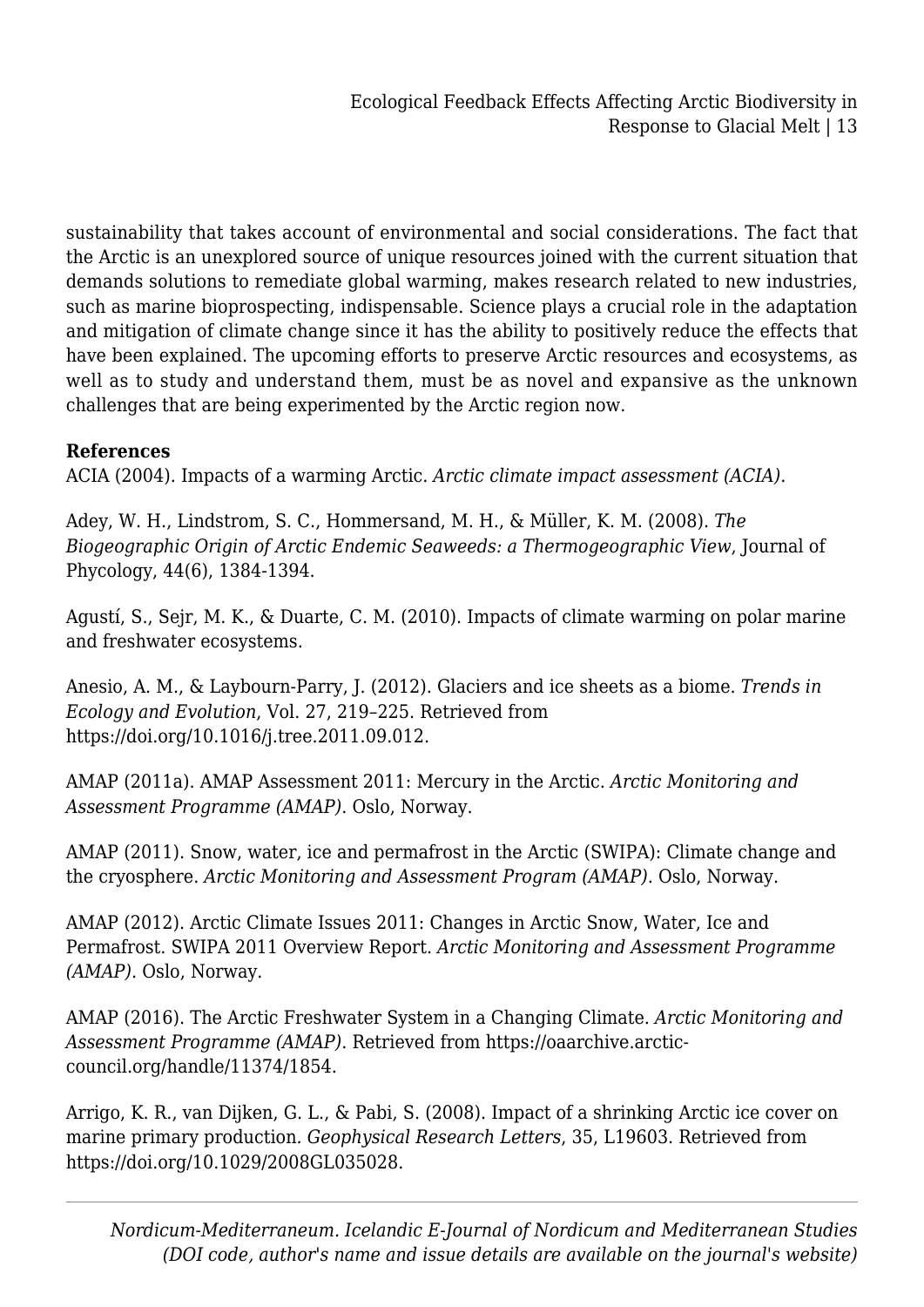Bamber, J.L., & Payne, J. (2004). Mass balance of the cryosphere. Observations and modelling of contemporary and future changes. *Cambridge University Press*, Cambridge, 644.

Barnes, D. K., & Tarling, G. A. (2017). Polar oceans in a changing climate. *Current Biology*, 27(11), R454-R460

Barry, T., Berteaux, D., Bültmann, H., Christiansen, J. S., Cook, J. A., Dahlberg, A., … & Wrona, F. J. (2013). *Arctic Biodiversity Assessment 2013.* Conservation of Arctic Flora and Fauna (CAFF).

Benn, D.I. & Evans, D.J.A. (2010). Glaciers & Glaciation. Glaciers and Glaciation, 2nd edition. *Hodder Education*, UK. Retrieved from https://books.google.no/books?hl=no&lr=&id=dkjKAgAAQBAJ&oi=fnd&pg=PP1&dq=Benn, +D.I.+%26+Evans,+D.J.A.+Glaciers+and+Glaciation,+(Hodder+Education,+UK,+2010).& ots=I7q-eD84qi&sig=VqeXXSnxB3tsG5qRwZJM\_HTr94&redir\_esc=y#v=onepage&q&f=false.

Bluhm, BA, Gebruk, AV, Gradinger, R, Hopcroft, RR, Huettmann, F, Kosobokova, KN, Sirenko, BI & Weslawski, JM. (2011). Arctic marine biodiversity: An update of species richness and examples of biodiversity change. *Oceanography*, 24: 232–48.

CBD (2010a). Global Biodiversity Outlook 3. *Convention on Biological Diversity.*

Cai, W.-J., L. Chen, B. Chen, Z. Gao, S.H. Lee, J. Chen, D. Pierrot, et al. (2010). Decrease in the CO2 uptake capacity in an ice-free Arctic Ocean Basin. 329: 556–9.

Callaghan, T. V., Björn, L. O., Chapin Iii, F. S., Chernov, Y., Christensen, T. R., Huntley, B.,… & Shaver, G. (2005). Arctic tundra and polar desert ecosystems. *Arctic climate impact assessment*, 1, 243-352.

Descamps, S., Aars, J., Fuglei, E., Kovacs, K. M., Lydersen, C., Pavlova, O., … Strøm, H. (2017). Climate change impacts on wildlife in a High Arctic Archipelago – Svalbard, Norway. *Global Change Biology*, Vol. 23, 490–502. Retrieved from https://doi.org/10.1111/gcb.13381.

Dunbar, M.J. (1982). Arctic marine ecosystems. In: Rey, L., Stonehouse, B. (Eds.), *The Arctic Ocean*. MacMillan, London, 233–261.

Dyurgerov, M. B., & Meier, M. F. (2005). Glaciers and the changing Earth system: a 2004 snapshot. Vol. 58. Boulder: Institute of Arctic and Alpine Research, *University of Colorado*.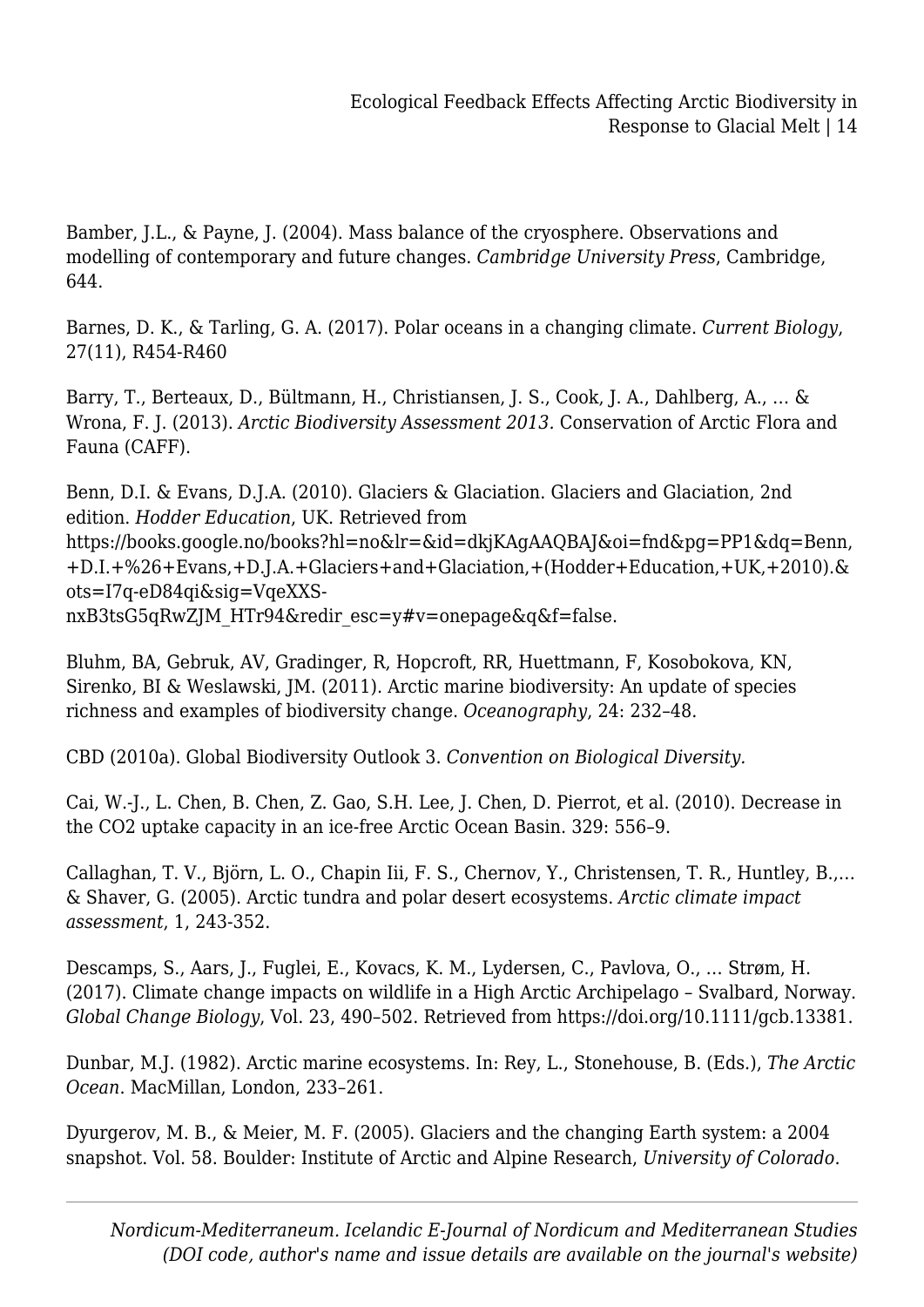Green, J. L., Bohannan, B. J., & Whitaker, R. J. (2008). Microbial biogeography: from taxonomy to traits. *Science*, 320(5879), 1039-1043.

Hodson, A.J., Anesio, A.M., Tranter, M., Fountain, A.G., Osborn, A.M., Priscu, J., Laybourn-Parry, J. & Sattler, B. (2008). Glacial ecosystems. *Ecological Monographs* 78, 41-67.

Ims, R. A., Ehrich, E., Forbes, B. C., Huntley, B., Walker, D. A., Wookey, P. A., … & der Wal, R. V. (2013). Terrestrial ecosystems. In *Arctic Biodiversity Assessment: Status and Trends in Arctic Biodiversity*. Conservation of Arctic Flora and Fauna, 560-384.

IPCC (2013). Fifth assessment report contribution. Intergovernmental Panel on Climate Change (IPCC).

Jensen, R. A., Madsen, J., O'Conell, M. A. R. K., Wisz, M. S., Tømmervik, H., & Mehlum, F. (2008). Prediction of the distribution of Arctic-nesting pink-footed geese under a warmer climate scenario. *Global Change Biology*, 14(1), 1-10.

Jonasson, S., Michelsen, A., Schmidt, I.K. (1999). Coupling of nutrient cycling and carbon dynamics in the Arctic, integration of soil microbial and plant processes. *Applied Soil Ecology* 11, 135–146.

Kortsch, S., Primicerio, R., Fossheim, M., Dolgov, A. V., & Aschan, M. (2015). Climate change alters the structure of arctic marine food webs due to poleward shifts of boreal generalists. *Proceedings of the Royal Society* B: Biological Sciences, 282(1814), 20151546. Retrieved from https://doi.org/10.1098/rspb.2015.1546.

Kuhn, M. (1981). Climate and glaciers. International Association of Hydrological Sciences Publication 131 (Symposium at Canberra 1979 Sea Level, Ice, and Climatic Change), 3–20. Kutz, S.J, Hoberg, E.P, Polley L., Jenkins E.J. (2005). Global warming is changing the dynamics of Arctic host-parasite systems. *Proceedings of the Royal Society of London*– B, 272, 2571–2576.

Kwok R., Cunningham G.F., Wensnahan M., Rigor I., Zwally H.J., Yi D. (2009) Thinning and volume loss of the Arctic Ocean sea ice cover: 2003–2008. *Journal of Geophysical Research-Oceans*, 114, C07005.

Li, W.K.W., McLaughlin, F.A., Lovejoy, C., & Carmack, E.C. (2009). Smallest algae thrive as the Arctic Ocean freshens. *Science* 326, 539.

Michel, C., Bluhm, B., Gallucci, V., Gaston, A. J., Gordillo, F. J. L., Gradinger, R., … &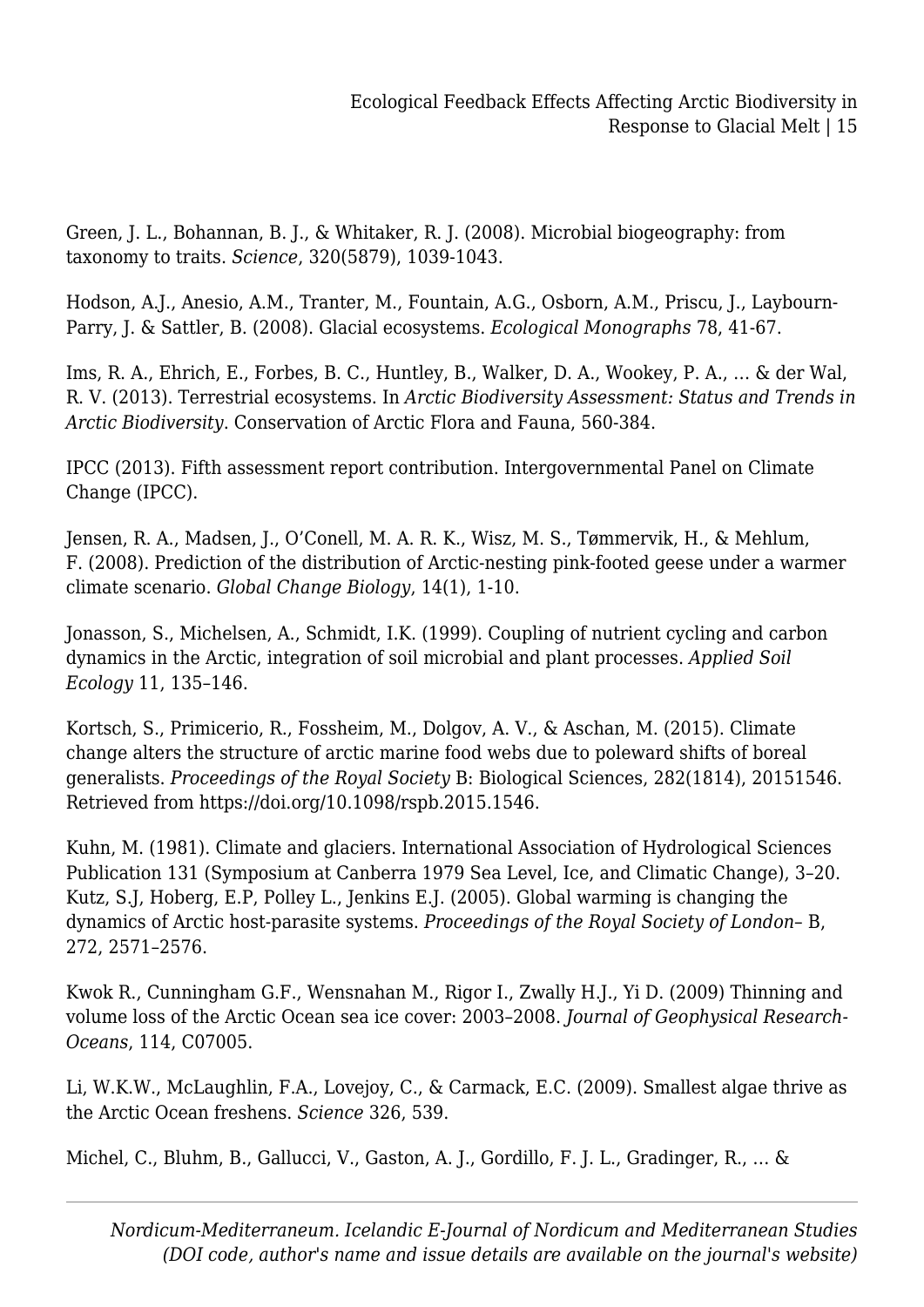Nielsen, T. G. (2012). Biodiversity of Arctic marine ecosystems and responses to climate change. *Biodiversity*, 13(3-4), 200-214.

Mueter F.J., Broms C., Drinkwater K.F. et al. (2009). Ecosystem responses to recent oceanographic variability in high-latitude Northern Hemisphere ecosystems. *Progress in Oceanography*, 81, 93–110.

NSIDC (2020). Satellite Observations of Arctic Change subsite. *National Snow and Ice Data Center*. Retrieved from https://nsidc.org/cryosphere/arcticmeteorology/climate\_change.html.

NSIDC (2019). Contribution of the Cryosphere. State of the Cryosphere (SOTC). *National Snow and Ice Data Center*. Retrieved from https://nsidc.org/cryosphere/sotc/sea\_level.html.

National Geographic Society. (2016). *Arctic*. Retrieved from https://www.nationalgeographic.org/encyclopedia/arctic/.

Oliver, H., Luo, H., Castelao, R. M., van Dijken, G. L., Mattingly, K. S., Rosen, J. J., … Yager, P. L. (2018). Exploring the Potential Impact of Greenland Meltwater on Stratification, Photosynthetically Active Radiation, and Primary Production in the Labrador Sea. Journal of Geophysical Research: *Oceans*, 123(4), 2570–2591. Retrieved from https://doi.org/10.1002/2018JC013802.

Palter, J. B. (2015). The Role of the Gulf Stream in European Climate. *Annual Review of Marine Science*, 7(1), 113–137. Retrieved from https://doi.org/10.1146/annurevmarine-010814-015656.

Paterson, W. S. B. (1994). Physics of glaciers. *Butterworth-Heinemann*.

Raj, B., & Singh, O. (2013). A Study About Realities of Climate Change: Glacier Melting and Growing Crisis. In *Climate Change – Realities, Impacts Over Ice Cap, Sea Level and Risks.* Retrieved from https://doi.org/10.5772/54968.

Reinwarth, O. and Stäblein, G. (1972). Die Kryosphäre – das Eis der Erde und seine Untersuchung. *Würzburger Geographische Arbeiten* 36: 71.

Schmidt, I.K., Jonasson, S., Shaver, G.R., Michelsen, A., Nordin, A. (2002). Mineralization and distribution of nutrients in plants and microbes in four arctic ecosystems: responses to warming. *Plant and Soil* 242, 93-106.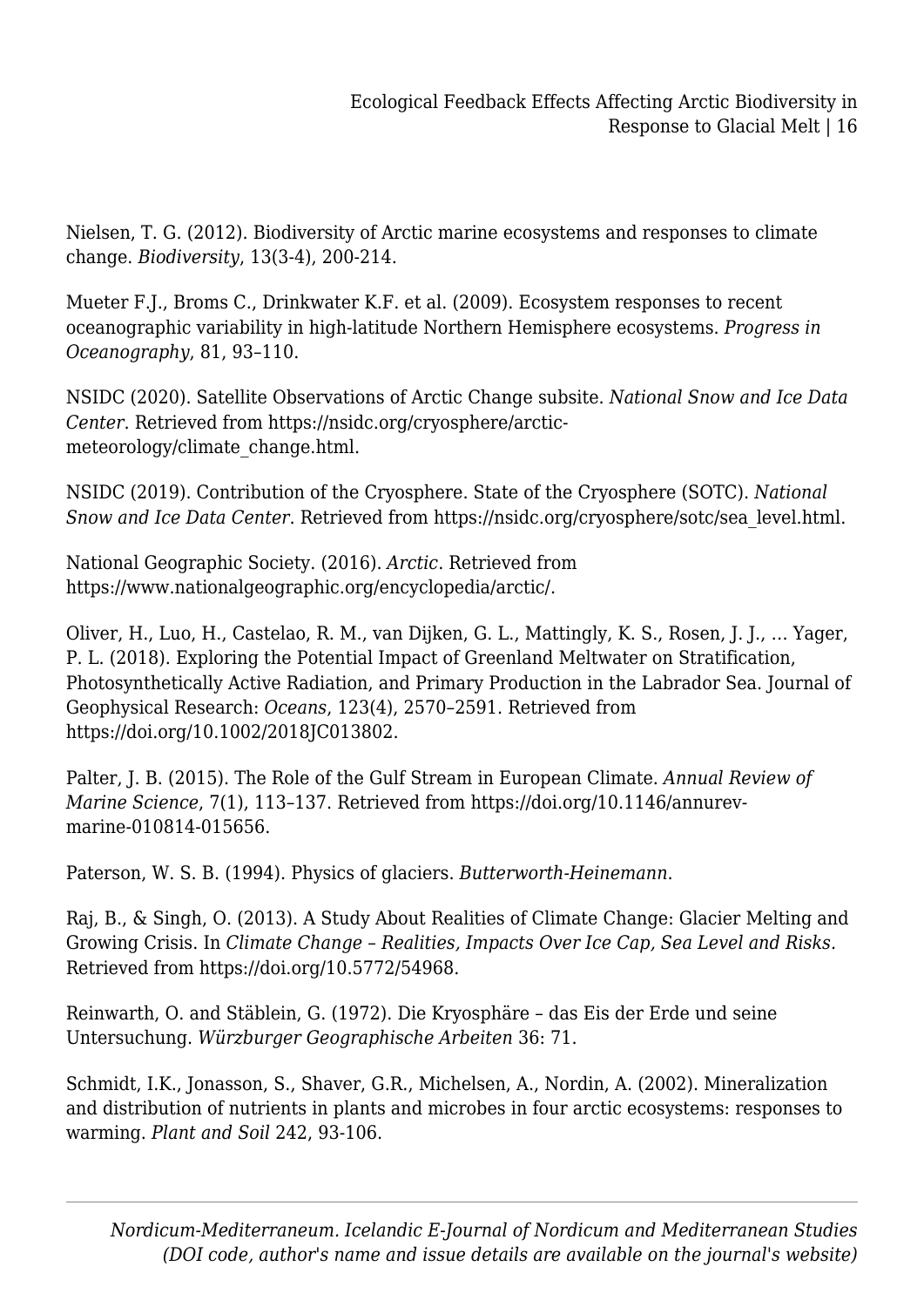Shaver, G.R., Jonasson, S. (2001). Productivity of arctic ecosystems. In: Roy, J., Saugier, B., Mooney, H.A. (Eds.), Terrestrial Global Productivity. *Academic Press*, San Diego, 189–209.

Shiklomanov, I. A. (1993). World fresh water resources. in Gleick PH ed. Water in Crisis: A Guide to the World's Fresh Water Resources. *Oxford University Press*. Oxford, UK, 13–24.

Smetacek, V., and S. Nicol. (2005). Polar ocean ecosystems in a changing world. *Nature* 437: 362–8.

Solomon, S. (2007). The physical science basis: Contribution of Working Group I to the fourth assessment report of the Intergovernmental Panel on Climate Change. Intergovernmental Panel on Climate Change (IPCC), *Climate change* 2007, 996.

Sommaruga, R. (2014). When glaciers and ice sheets melt: Consequences for planktonic organisms. *Journal of Plankton Research*, 37(3), 509–518. Retrieved from https://doi.org/10.1093/plankt/fbv027.

Steffens, M., D. Piepenburg, and M.K. Schmid. (2006). Distribution and structure of macrobenthic fauna in the eastern Laptev Sea in relation to environmental factors. *Polar Biology* 29: 837–48.

Stempniewicz, L., Błachowiak-Samołyk, K., & Węsławski, J. M. (2007). Impact of climate change on zooplankton communities, seabird populations and arctic terrestrial ecosystem—a scenario. *Deep Sea Research Part II: Topical Studies in Oceanography*, 54(23-26), 2934-2945.

Thomsen, P. F., Møller, P. R., Sigsgaard, E. E., Knudsen, S. W., Jørgensen, O. A., & Willerslev, E. (2016). Environmental DNA from seawater samples correlate with trawl catches of subarctic, deepwater fishes. *PLoS ONE*, 11(11), 1–22. Retrieved from https://doi.org/10.1371/journal.pone.0165252.

UNEP (2008). UNEP 2008 annual report. *United Nations Environment Programme*. Retrieved from

https://www.iri.edu.ar/publicaciones\_iri/anuario/Anuario%202009/Mayd/Naciones%20Unida s%20%20United%20Nations%20Environment%20Programme%20%20ANNUAL%20REPOR T%202008.pdf.

UNEP (2018). UNEP 2018 annual report. United Nations Environment Programme. Retrieved from https://www.unep.org/resources/un-environment-2018-annual-report. Vincent, W. F. (2010). Microbial ecosystem responses to rapid climate change in the Arctic.